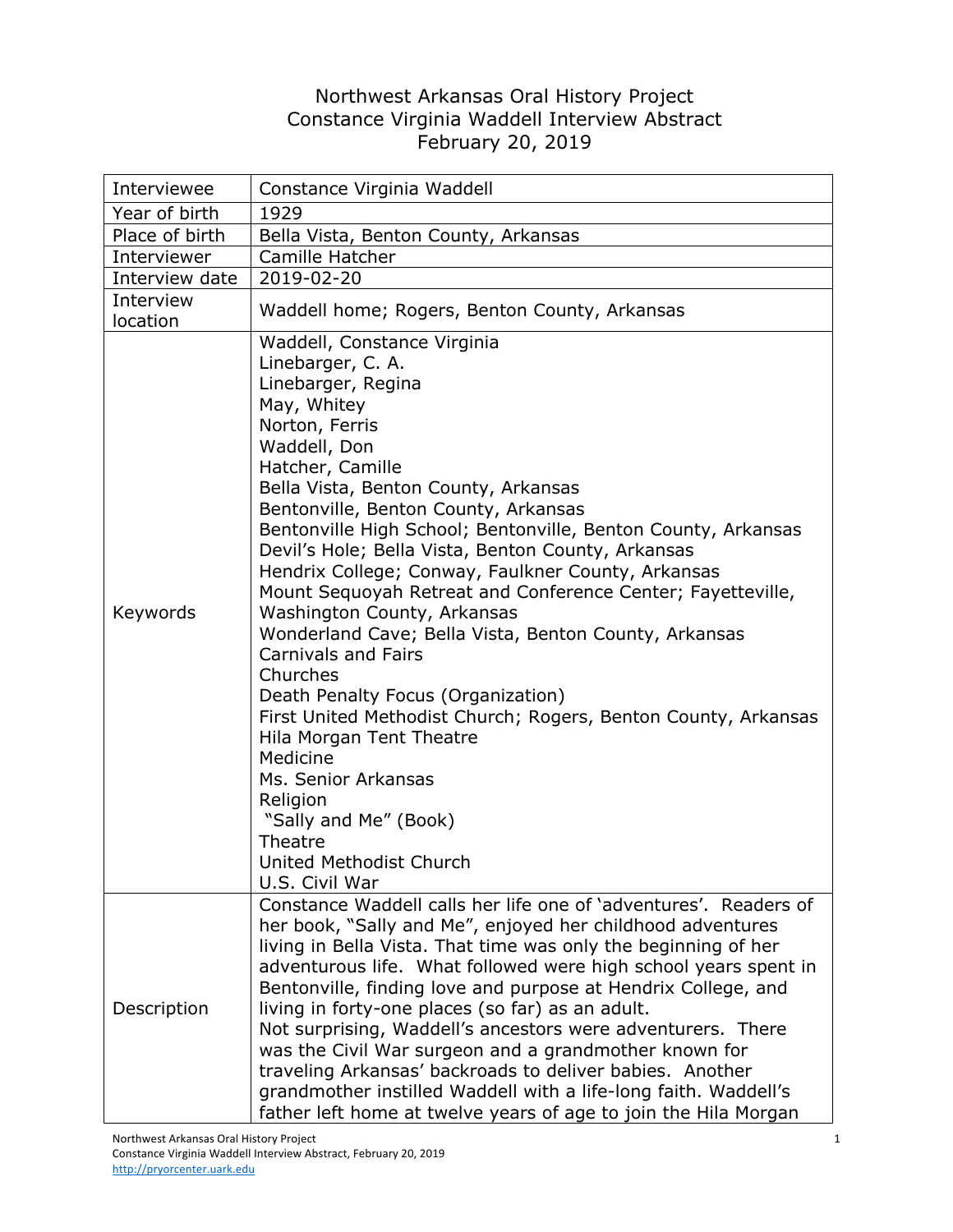| Tent Theatre. The family homestead is on the National Historical                  |
|-----------------------------------------------------------------------------------|
| Register, with Waddell's son living there today.                                  |
| In this interview, Waddell revisits several of the stories covered                |
| in her book, adding memories of the Bella Vista Resort's winery,                  |
| stable, Sunset Hotel, Pavilion, Plunge and Devil's Hole. In a                     |
| favorite memory, she describes how water made its way to the                      |
| cottages. In another, she remembers summer nights with Mom                        |
| dressed in a gown as the 3000 summer residents danced on a                        |
| floating dance floor or in the Wonderland Cave's night club. Dad                  |
| became close to the Linebarger family, with Waddell referring to                  |
| them as Aunt Re and Uncle C.A.                                                    |
| When Waddell's father, Whitey May, bought a combination store                     |
| and gas station and moved the family to Bentonville, new                          |
| adventures awaited. Waddell quickly learned to do everything                      |
| but change oil. These teenage years meant attending                               |
| Bentonville High School, having parties with the JUGs (just us                    |
| girls), and beginning to date at 13. Her dates quickly learned if                 |
| they wanted a date, they were expected to attend the Methodist                    |
| church with her.                                                                  |
| Waddell's adventures continued when she met her first husband,                    |
| Ferris Norton, at Hendrix College. Already Waddell realized her                   |
| life would revolve around full-time Christian service. She and                    |
| Norton married and began work together in Methodist churches                      |
| in Texas, Missouri, and Arkansas. They were active in marriage                    |
| and family ministries. These would be the years where the                         |
| Norton's, and their four children, found time to design sets and                  |
| perform in local theatre. Waddell loved playing Auntie Mame.                      |
| Ferris, despite failing health, continued his pastoral counseling                 |
| studies and duties.                                                               |
| Two and half years after Ferris' death, Waddell married Don                       |
| Waddell. A Methodist minister, they came to Fayetteville                          |
| Arkansas in 1985, rejuvenating the Retreat and Conference                         |
| Center at Mount Sequoyah. Then came their adventures serving                      |
| the church in Chile and Texas. Later Don's health led them to                     |
|                                                                                   |
| relocate in Bella Vista where the couple could be seen on their<br>daily walks.   |
|                                                                                   |
| Waddell's later adventures included being chosen Ms. Senior                       |
| Arkansas and a finalist for Ms. Senior America. The speaking                      |
| engagements that followed gave her a platform for 'Positive<br>Aspects of Aging.' |
| Waddell's adventures were far from over. Next came her                            |
|                                                                                   |
| experiences when she and Don worked with the First United                         |
| Methodist Church (Rogers Arkansas), took another posting to                       |
| Chile to set up a retreat center there, and lived in California.                  |
| During the California years Waddell worked with Mike Farrell on                   |
| the Death Penalty Focus. Favorite occasions were the trips to                     |
| Costa Rica and time spent with their blended family of seven                      |
| children, ten grandchildren, and seven great-grands. Along the                    |
| way Waddell fulfilled a dream, and promise, to write her book.                    |
| Now Constance (aged 89) and Don (aged 92) are truly 'retired'                     |